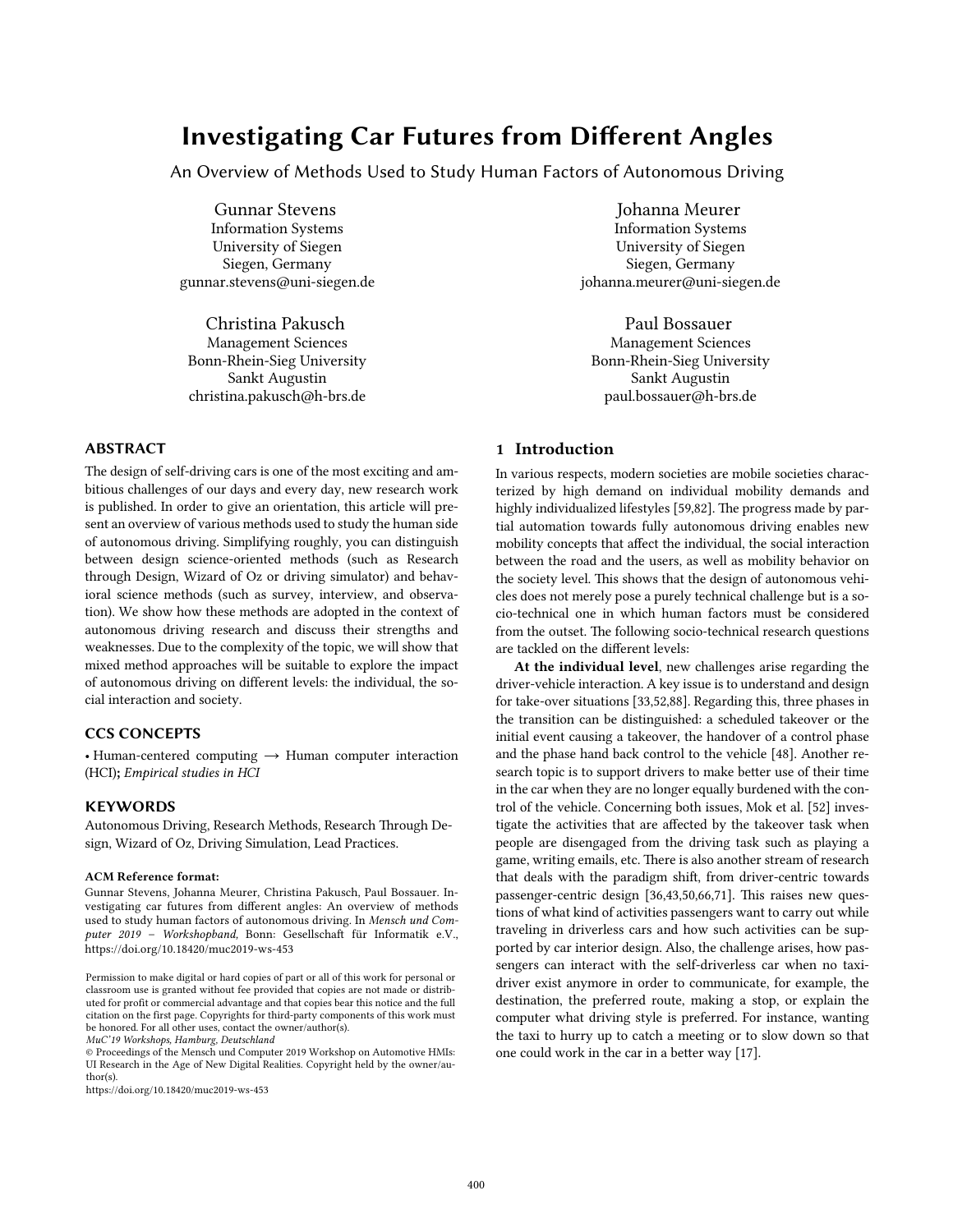At the level of social interaction, new questions arise as to how to communicate with other road users [8,9]. The communication will become more complex as it will no longer be based on human road users-to-human road users communication but will include also car-to-infrastructure, as well as autonomous car-tohuman road user, e.g. pedestrians, cyclists, etc. Main research themes are about good interaction concepts to communicate other road users that the automated car will turn, slow down or stop, or how to give pedestrians or others a sign to draw their atention to danger. It can also be assumed that in special situations automated

cars might be controlled by teleoperators (e.g., to drive slowly around an unsecured construction site, if a sensor fails, etc.). Then new questions arise, namely how to deal with the trialogue of passenger, autonomous car, and teleoperator.

At the societal level, there is also the question of user acceptance on a large scale, as well as questions about the social impact of autonomous cars. The first issue refers to questions about expansion rates and expansion speed of autonomous cars. To answer these questions, several authors adopt technology ac-

| Method                 | Examples                                                                                                                                                                                                                                                                                                                                                                 | <b>Strengths</b>                                                                                                                                                            | Weaknesses                                                                                                                                                                                                                                                                      |
|------------------------|--------------------------------------------------------------------------------------------------------------------------------------------------------------------------------------------------------------------------------------------------------------------------------------------------------------------------------------------------------------------------|-----------------------------------------------------------------------------------------------------------------------------------------------------------------------------|---------------------------------------------------------------------------------------------------------------------------------------------------------------------------------------------------------------------------------------------------------------------------------|
| Research<br>through    | · Car concept studies [2, 80]<br>· Interior car design [77]                                                                                                                                                                                                                                                                                                              | · Explore not-yet-existing realities<br>· Enable to experience possible fu-                                                                                                 | · Depend on the creativity of individ-<br>ual researchers                                                                                                                                                                                                                       |
| Design                 | · Interactive roads sketch [46]<br>• Car-pedestrian communication [10]                                                                                                                                                                                                                                                                                                   | tures in a physically sensuous way<br>· Inspiring, stimulating creativity, and<br>broaden the perspective                                                                   | · Can only be realized as a custom-<br>made product and small series<br>· Technical feasibility of design<br>sketches unclear                                                                                                                                                   |
| Wizard of<br><b>Oz</b> | •Car-pedestrian communication [70]<br>· Making use of a flat rate robo-taxi<br>service [46]<br>· Teleoperated robo-taxi in future<br>$[83]$                                                                                                                                                                                                                              | · Timely user feedback<br>· Natural, in situ observation<br>· High flexibility<br>$\bullet$ Cost-efficient                                                                  | ·Later technical implementation un-<br>clear<br>· High manual effort, so only useful<br>to a small user sample<br>• Knowing the WoZ behind the scene<br>could bias the user experience                                                                                          |
| <b>Simulator</b>       | • Task performance of car passengers<br>[61]<br>·Driving simulator with a real car ex-<br>perience [4]<br>· Game-based simulator for autono-<br>mous driving research [15]                                                                                                                                                                                               | · Controlled, reproducible experiment<br>· Rich user experience compared to<br>thought experiments and interviews<br>· Scalable and cost efficient                          | · In the wild behavior unclear.<br>· Lack of physical feedback in soft-<br>ware-based simulators<br>• Must be supplemented by inter-<br>views to capture subjective experi-<br>ence                                                                                             |
| Survey                 | • General acceptance of driverless ve-<br>hicles [49]<br>• Measuring the impact of trust on<br>the acceptance of AVs [9]<br>· Intercultural comparison of autono-<br>mous driving perception [34, 73]<br>· Preferences of in-car activities trav-<br>eling with self-driving cars [18, 60]                                                                               | · Extensive scientific foundation for<br>creation, implementation, and eval-<br>uation.<br>• Standardized surveys are highly<br>comparable<br>· Cost efficient and scalable | · Unsuitable for exploration of new<br>fields of application and uncovering<br>not anticipated phenomena<br>· Underlying, individual patterns of<br>interpretation are not grasped<br>• Speculative when they abstract from<br>real context asking counter-factual<br>questions |
| Interview              | · Perception of car-pedestrian com-<br>munication [10]<br>• Preferences of in-car activities [77]<br>· Folk visions about shared autono-<br>mous vehicles [53]<br>· Natural driver-car interaction [63]                                                                                                                                                                  | · Studying subjective world views, in-<br>terpretation schemes, experiences,<br>etc.<br>· Uncover the unexpected<br>· Lightweight and highly flexible                       | · What people saying is not what<br>they are doing<br>· Possible futures are limited to envi-<br>sion in interviews<br>· Personality and competence of the<br>interviewer influence the situation                                                                               |
| Observa-<br>tion       | • Analyzing in the wild use of autopi-<br>$\left[ \text{b} \right]$<br>· Observing pedestrians interacting a<br>"WoZ" car [70]<br>· Observing in-car activities in exist-<br>ing [16, 27, 36] and "WoZ" cars [32]<br>· Study lead practices (e.g. passenger<br>activities in bus, subway or trains<br>[40, 51]) to extrapolate in-car activi-<br>ties in the future [60] | • Studying the sequential structure of<br>interaction<br>· Uncovering appropriation effects<br>and behavioral pattern<br>· Analyzing the socio-material con-<br>text        | • The not-yet-existing practices could<br>not be observed, but only extrapo-<br>late from an existing one<br>· Restricted to lead practices and<br>WoZ/Simulator experiments<br>· Not scalable and statically repre-<br>sentative                                               |

Table 1 Overview of design-oriented and behavioral-oriented methods to investigate car futures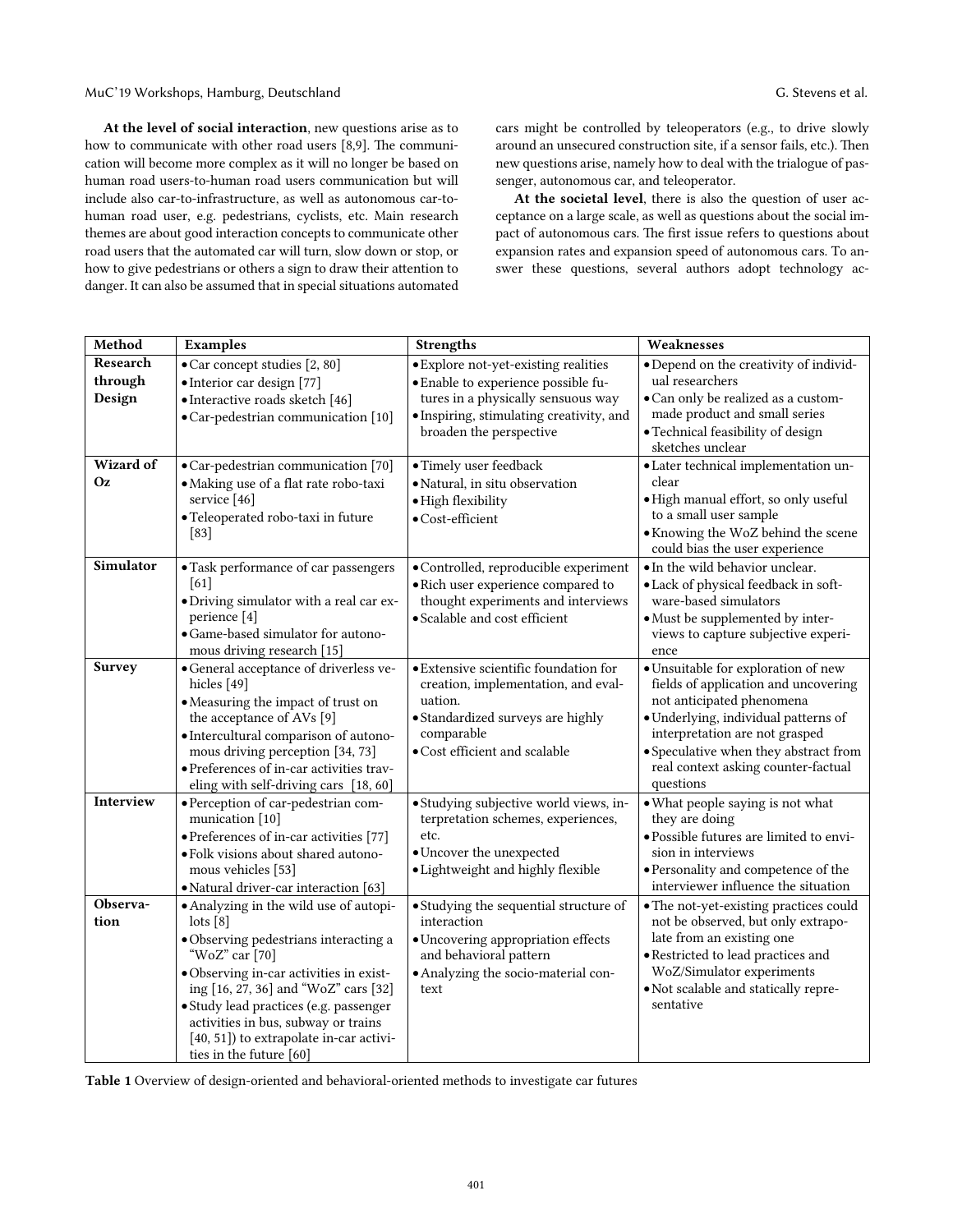Investigating car futures from different angles Muchines MuC'19 Workshops, Hamburg, Deutschland

ceptance models such as TAM or UTAUT [41,45,73]. These surveys demonstrate the importance of the perceived usefulness and perceived ease of use as the main adoption drivers. However, in literature, several barriers are also mentioned such as no confidence in the safety or the loss of driving pleasure. Also new questions of social acceptance, e.g. regarding what happens when autonomous vehicles cause an accident, slow down traffic, or take the parking space away from others. The society level also includes the social impacts in terms of environmental issues, changes in traffic behavior (such as rebound effects), the loss of competency in the mass (e.g. what happens in a blackout of the Internet when no one is possible to drive a car manually) as well as economic issues such as job losses in the mobility sector. Here, the impact on the society must take the sum of individual decisions must into account [12]. Due to the complexity of the sociotechnical phenomena of automotive driving, a great number of research methods has established in the field [65]. As a result, in particular, newcomers find it difficult to get an overview of the various methods, where they are applied and what their strengths and weaknesses are. Hence, addressing this issue the aim of this workshop paper is to provide a rough orientation by giving a nonexhaustive overview of the variety of research methods.

### 2 LANDSCAPE OF RESEARCH METHODS

## 2.1 Research Through Design

Description: T*e best way to predict the future is to invent it*, as noted by Alan Key. Singing the same tune, Design Case Studies [74,90,84] and the Research through Design (RtD) approach [24,34,92] argue that what could be designed and what should be designed cannot be reduced to what exists today. In order to study the not-yet-existence, firstly we must create artifacts, to analyze them and observe how they got appropriated by the people.

The RtD approach is particularly important when the subject mater does not present an incremental improvement, but a disruptive innovation as this is the case of autonomous driving. We know from the past that people have a hard time to imagine disruptive futures and therefore it is difficult for them to grasp and articulate their needs and fears. Instead, their ideas are strongly influenced by existing paterns of interpretation and usage practices.

A prominent example is the disruptive invention of the car 130 years ago, in which the car was understood as a kind of carriage without a horse and designed accordingly. Traditionally, RtD was a kind of showroom approach [34]. It is mainly based on concept studies, where the design artifacts are analyzed regarding their aesthetics, ergonomics and formal design language. More recent RtD approaches, such as design probing, also atempt to capture the appropriation of artifacts. For this purpose, the artifacts were given to people in a field trial or in a living lab setting. Often, ethnographic methods are used to observe how the people make use of the artifacts, observing how they interpret them, use them, and embed them in their everyday lives.

Examples: Concept studies have a long tradition in the automotive industry. The first concept studies on autonomous driving were still very driver-centered, although they took up various elements to support non-driving activities, such as working [72,85], eating and drinking [72,85], sleeping [25], relaxing [72,75,85], talking together [49,49,53,72], etc. Newer concept studies, such as the one of Rolls-Royce [85], Audi [2], Volvo or Toyota explore more radical passenger-centric concepts in terms of design, e.g. designing the car as first-class driving service [85], as a place for sleep [16], or as a place for work [28].

Because of the limited resources, such kind of design research is much rarer in academia. Instead, research through design usually remains at the conceptual level. For instance, in a co-design study, Stevens et al. [81] let the participants sketch the interior design of future cars using pen and pencil. However, the resulted design was never realized. Mairs [46] create a hybrid photo-sketch of an interactive road to visualize new communication concept among road users. Clamann et al. [11] create a prototypical solution bolt a display in front of a Dodge Sprinter van to display pedestrians advisory information. Krome et al. [35] design mock-ups of exertion interface to explore the design space of in-car activities for commuters. Another example is Hassenzahl et al. [27], who investigate happiness in the car. For this purpose, they sketch *Perfect Commute*– a design that aims for people to experience their home journey in a more relaxed, spontaneous, and especially social way. Yet, *Perfect Commute* was only developed on a conceptual stage but was never implemented and used as a kind of design probe in a field trial.

Strength: RtD allows to explore not-yet-existing realities in terms of design. In particular, as Kant notes: "Thoughts without content are empty, intuitions without concepts are blind". This means our visions of future cars need a form and a materialization to be comprehensible. Regarding this, RtD enables to experience possible futures in a physically sensuous way. Here, futuristic design sketches and concept studies are inspiring and stimulate creativity. However, as said by Kant this constructive work must be accompanied by analytic work to give the design concept a name and a meaning.

Weakness: RtD research cannot be evaluated by the usual scientific standards, such as objectivity, repeatability, and generalizability. In particular, the concept studies are by its very nature subjectively shaped by the ideas, creativity, and competencies of the individual design researchers or design team, respectively. In addition, design studies are relatively complex and expensive, especially fully functional one, so that the approach is usually not scalable. Instead, only a single piece or a small series is often produced. Therefore, long-term user studies are often missing and can only be conducted by a small, statistically non-representative sampling.

### 2.2 Wizard of Oz

Description: In the design and early evaluation of robots, the use of the Wizard of Oz technique (WoZ) has a long tradition [47,70]. Typically, WoZ experiments are conducted in laboratory setings, where subjects are told that they are interacting with a computer, but instead, the interaction is mediated by a human operator (wizard) [14]. Here, various, not mutually exclusive options exist: (1) WoZ simulate some component(s) of the system, while other parts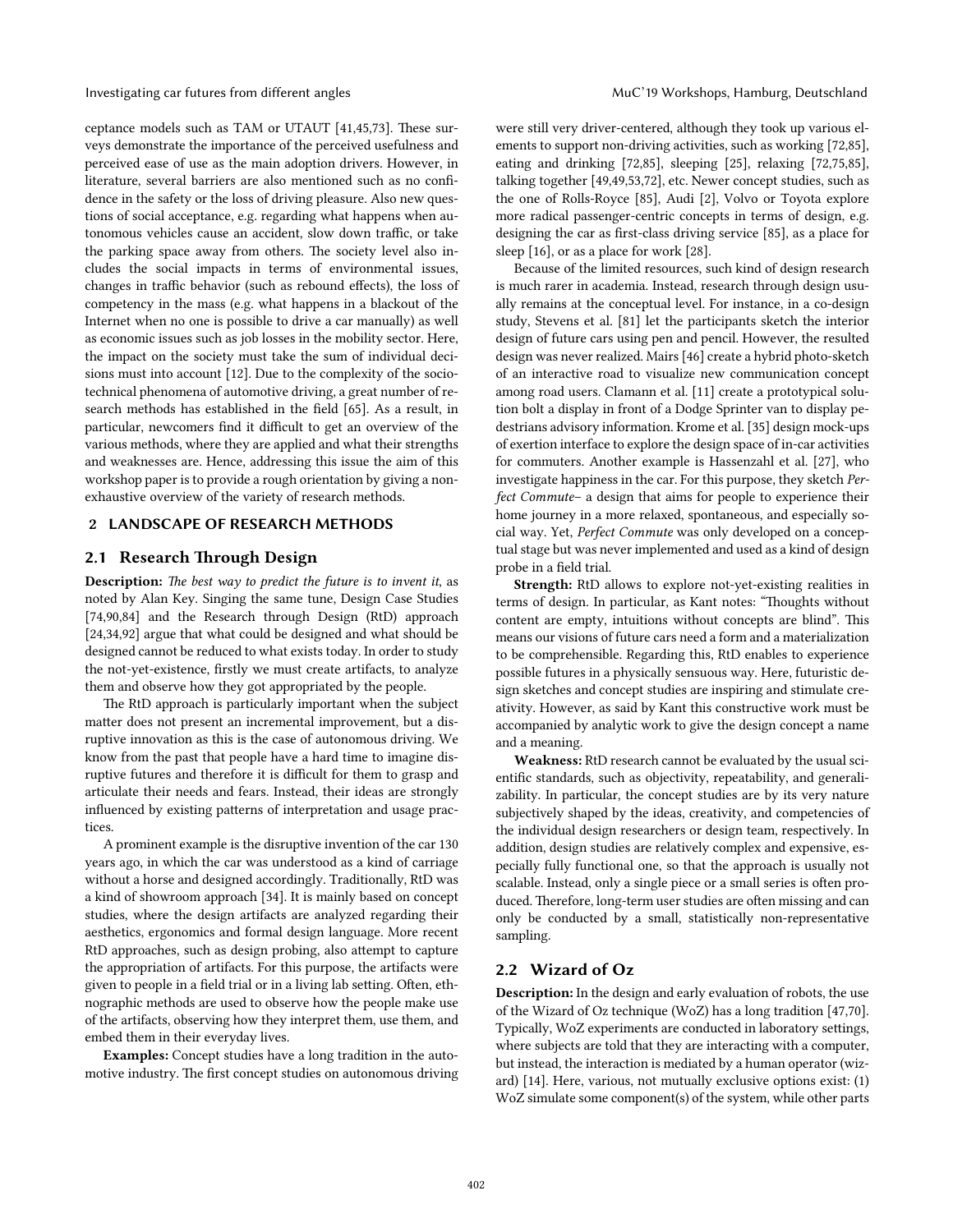are implemented by the computer; (2) all input is preprocessed by the computer, only if the task is too complex or has not yet been implemented the WoZ takes over; (3) each interaction with the user is interrupted and interpreted by the WoZ, which then gen-

erates an output manually or plays predefined sequences or selects system functions.

Examples: As humans are competent driver, it is quite natural to simulate upcoming autonomous driving technology by a human driver in a WoZ experiment today.

Baltodano et al. [3] might be the first researchers, who used a WoZ approach to simulate autonomous driving on open public roads. Their purpose was to evaluate the effect of haptic feedback (e. g. providing alerts before the autonomous vehicles' starts, stops, and turns) on the passenger's trust. Sirkin et al. [80] conduct a structured improvisational WoZ study paying credit to the scenario that natural language dialog could turn into the favored mode of interaction between the AV and its occupant. They applied various conversational strategies and in-car dialog. The study did not take place on the road, but in an immersive automobile simulator using computer-generated natural language speech. Sherry et al. [79] conducted a WoZ experiment to explore how passengers prefer to interact with an AV from inside the cabin. They drew attention to the potential value of multimodal sensing and the embodiment of the in-cabin agent. The participants were asked to perform a number of tasks, so they were certainly engaged in affecting the car's operations. Rothenbücher et al. [76] conducted a WoZ experiment, where the windows of a car were darkened so that the driver was not visible to give the impression of a driverless vehicle. The researchers drove around with the car controlled by a WoZ to observe how pedestrians and cyclists react when there is no human driver or when he is not visible.

In a certain way, safety driver of autonomous vehicles can be interpreted as a kind of WoZ, who intervenes only in an emergency situation. The user experience of "fully autonomous" vehicles is further enhanced when the safety driver is replaced by a teleoperator in future [87]. In a similar manner, Krome et al. [35] conducted WoZ like field studies to explore the commuting experience as part of an RtD project. To provide the AV experience, researcher drove the participants to and from work during their usual time. Two cameras were mounted in the car to observe the participants as well as the traffic situation while traveling. One of the insights was that during a large portion of the commutes, the car was not moving at all. On the journey level, commuting presents a dualism of work and home where the commuters' role changes from a private person to a professional. On the long-term level, they uncover that commuting presents an everyday routine that was shaped by the temporal structure of the commuters' daily activities. Meurer et al. [51] explore the driving experiences of passengers in autonomous taxis for about a week. The autonomous driving was simulated by a driver who was not visible by the passengers.

Strength: One advantage of WoZ experiments can be implemented with relatively litle effort, geting timely feedback from users and offer a high degree of flexibility in the exploration of various forms of interaction. WoZ also makes it possible to explore futures, that are not technically possible today. Compared to

simulations, Rothenbücher et al. [76] stress that one of the advantages of WoZ is to allow in situ observation of behavior in a natural environment, rather than a lab. In addition, it is usually more affordable and may enable more systematically constrained experiments by eliminating the limitations of an automated system. Furthermore, it enables less constrained experiments through the use of improvisation.

Weakness: The main disadvantage is that there is no guarantee whether a WoZ simulation can ever be implemented technically in a similar way. Furthermore, a bias in the user experience can occur, when the experience of the experimental seting is stronger than the simulation of a real-life scenario. That can happen when the users react in the WoZ experiment as if the car is controlled by a person and not a machine. However, these accounts should become observable in the concrete situation. By using manual control, WoZ experiments are also not scalable, so that they can usually only be performed with a small user sample.

## 2.3 Driving Simulators

Description: Driving Simulators have a great affinity to WoZ as both simulate a not-yet-existing future. The basic difference can be simplified as follows: In a WoZ experiment, the environment is real, but the computational driving is simulated. With the driving simulator, it is exactly the other way around: the environment is simulated while the computational driving is real.

A large part of the driving simulators is used for the early quality assurance of autonomous systems. In driving simulators, tests are already carried out in virtual test environments before the first test vehicles are ready for testing in the real world. The simulation is based on in-the-loop models and software. The driving simulators can be designed very differently (from high- to low fidelity driving simulators) to test previously identified test cases. The further the development progresses, the more real-world components can be added for testing on the different test benches, like driving simulators or test grounds. In order to check the action and reaction of the system driver - vehicle - environment (to close the loop), simulation models are also used for these test executions. Simulation models are images of reality in sofware and aim to simplify the complexity of the real world.

In particular, there are "simulators" of non-existing vehicles, such as spaceships because of fun. Nevertheless, there are several racing simulators which are very realistic. Moreover, compared to the simulators from the training sector, such simulators are quite cost-effective and easy to adapt.

Examples: Driving simulators have been used in autonomous driving research since the very early days [18]. In particular, driving simulators allow researchers to test certain scenarios and evaluate user behavior under controlled conditions. Pollmann et al. [67], for instance, used a physical driving simulator that enabled them to change the interior design. In three different interior configurations, they studied the participants' performance during concentration-demanding tasks while geting driven under controlled condition. Benz et al. [4] present a vehicle-in-the-loop (VIL) approach, where a real car is used that is operated on a mapped test track. The simulated environment can be mapped us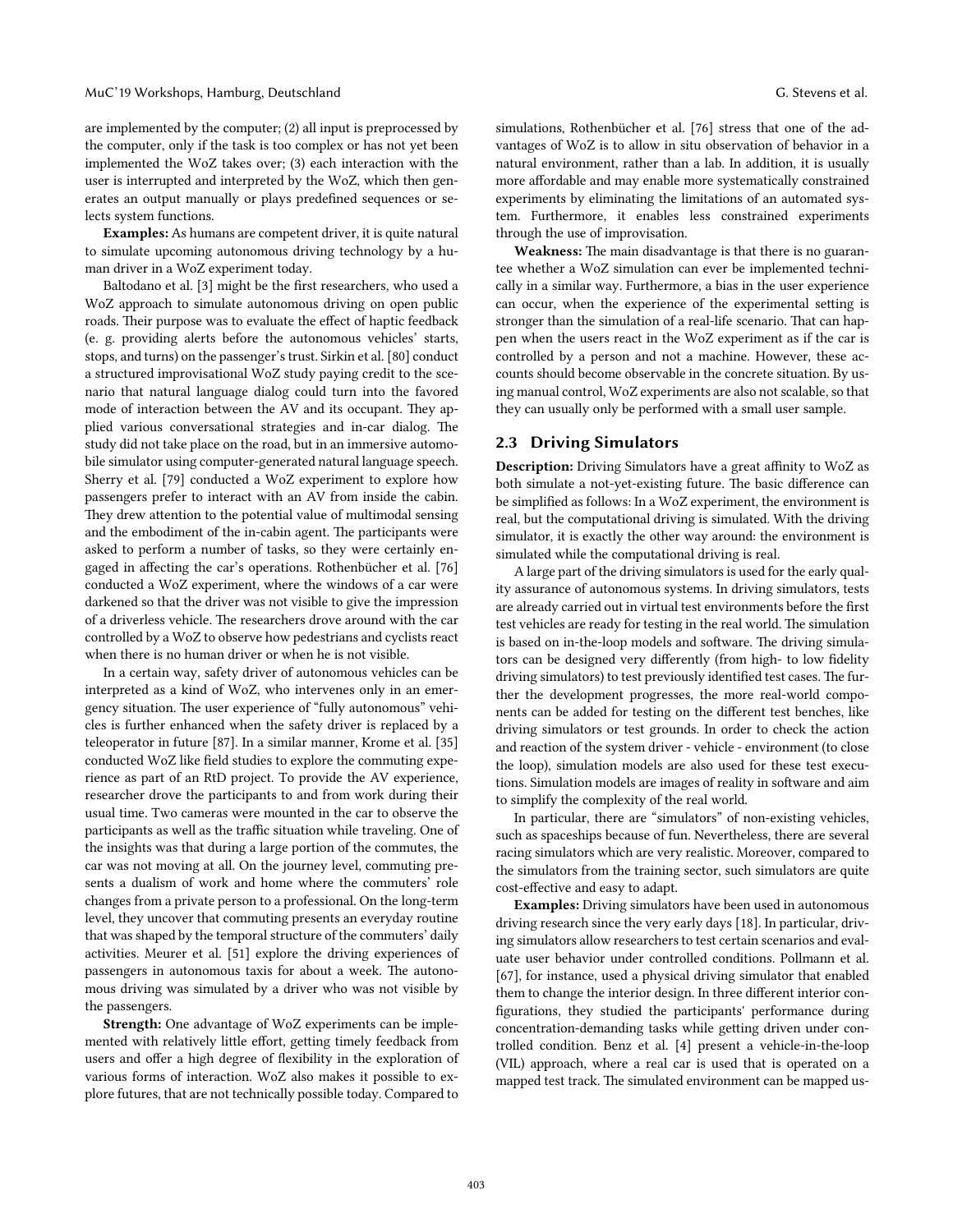Investigating car futures from different angles MuC'19 Workshops, Hamburg, Deutschland

ing a head-mounted display or visualization of a simulated environment mapped onto the test track. Dosovitskiy et al. [18] have built *CARLA*, a simulator for autonomous driving research. It was implemented as an open-source layer over the game engine *Unreal Engine 4*. In contrast to racing simulators, *CARLA* focusses on realistic urban traffic, including urban layouts, a multitude of vehicle models, buildings, pedestrians, street signs, etc.

Strength: (Mass-consumer) Simulators are relatively inexpensive, so that they, as Dosovitskiy et al. [18] noted, democratize research in autonomous urban driving. Furthermore, simulators could be used to evaluate critical situations, such as taking over situations under stress in a safe environment. Simulators also allow to conduct controlled, reproducible experiments as the initial state of the simulation as well as the behavior of the test users can be logged.

Weakness: A weakness is the limited ecological validity. In particular, it is unclear, to what extent a simulator solution will work under real-world condition. Furthermore, simulators throw only litle light into the area of appropriation, behavioral change, the establishment of new forms of mobility routines, etc. In addition, the subjective experiences and preferences of people must be collected by additionally means, e.g. by interviews. Thus, simulators are less suitable for exploring questions of social interaction and social acceptance.

# 2.4 Surveys

Description: Surveys are a common instrument in empirical social research with an extensive theoretical foundation, starting with scale development, questionnaire design, implementation, and evaluation.

In business, descriptive surveys are ofen carried out to determine, for example, atitudes, preferences, and knowledge of potential customers. Due to the economic power of market research institutes and consulting firms such as Gardner or PwC, the strength of such surveys lies in their actuality and a large number of participants. However, such surveys ofen lack a theoretical foundation and the methodology used, the recruitment of participants, the questionnaire design, etc. is not quite as transparent described as is the case with scientific studies.

In the scientific field, surveys are mostly used to test theories and hypotheses. An essential goal of research is to discover and empirically verify universal laws derived from theoretical considerations. To this end, standardized measuring instruments must be developed, which are then adapted to the respective application.

Surveys are also an established part of usability tests, e.g. to evaluate the general user satisfaction (e.g. [7]), the user experience (e.g. [26]) or to get formative feedback on usability problems (e.g. [39,68]). To our knowledge, however, there are no specially developed, standardized measuring instruments for autonomous driving (e.g. for recording motion thickness or perceived quality of time).

Examples: One main field of application of surveys is the research of user acceptance of autonomous driving. Many of the work is directly related to or indirectly refers to the socio-psychological theory of planned behavior [1]. This theory was adopted by Davis as the theoretical foundation to develop the TAM [15] a universal technology acceptance model. This model is again the foundation of many acceptance studies in the field of autonomous driving. For instance, Nordhoff et al. develop and implement a conceptual model based on the unified theory of acceptance and use of technology (UTAUT) to analyze the acceptance of driverless vehicles [54]. They found respondents consider AV easy to use and convenient and expect a ride in an AV as joyful [55]. Zmud et al. [93] use Osswald's Car Technology Acceptance Model (CTAM [57]) to understand people's intention to use AVs, concluding among their respondents were 14% AV enthusiasts, 18% AV rejecters and a large majority that consider it somewhat likely or somewhat unlikely to use AVs.

A significant amount of studies used surveys to explore trust in and user acceptance of AV. Therefrom, many studies researched quantitatively through online surveys. Using TAM as a baseline, survey results of Choi and Ji show that perceived usefulness and trust are major important determinants of intention to use AVs with system transparency, technical competence, and situation management having a positive effect on trust [10]. Payre et al. [64], for instance, study the a priori intention of French drivers' to use a fully automated car by conducting an online questionnaire. Their research revealed that about 70 % of the participants responded positively to the possibility of utilizing fully automated cars. Surveys are also used for intercultural comparison to uncover difference and similarities among different countries, how people perceive autonomous driving [37,78]. Schoettle and Sivak [78], for instance, asked people in the U.S., U.K., and Australia, showing that in all countries there was a positive initial opinion of autonomous driving and the survey's participants had high expectations about its benefits, but most of were highly concerned regarding security issues and the loss of driving control. Rödel et al. [73] examine the effect of different autonomy levels towards user acceptance and user experience. The former included the perceived ease of use of the system, atitude towards using the system and behavioral intention to use it. The latter checked trust and fun. According to the study, both decrease with the rising level of a car's autonomy. Pakusch et al. [58,62,61,60] adopt utility theories to conduct surveys that study the impact of driverless cars on the future mode of transport choices. Regarding this, they also took rebound effects into account to consider the unintended effect to promote individualized motoring instead of promoting more sustainable alternatives [61,60].

With regard to the economic value of time, Fraunhofer IAO and Horváth & Partners [21] use a web survey to ask people about their willingness to pay for added values in highly automated cars. Pfleging et al. [66] use this instrument to query what activities people prefer during a highly automated ride.

Strength: The strength of surveys is that they are based on an extensive scientific foundation. Furthermore, standardized surveys are highly comparable, so that meta-analyses can also be carried out (e.g., to determine changes in setings over time or cultural differences). Questionnaires and surveys allow you to gather information about a large audience, up to representativeness. Furthermore, standardized questionnaires are well validated and easy to reuse. This makes surveys quite cost efficient and scalable.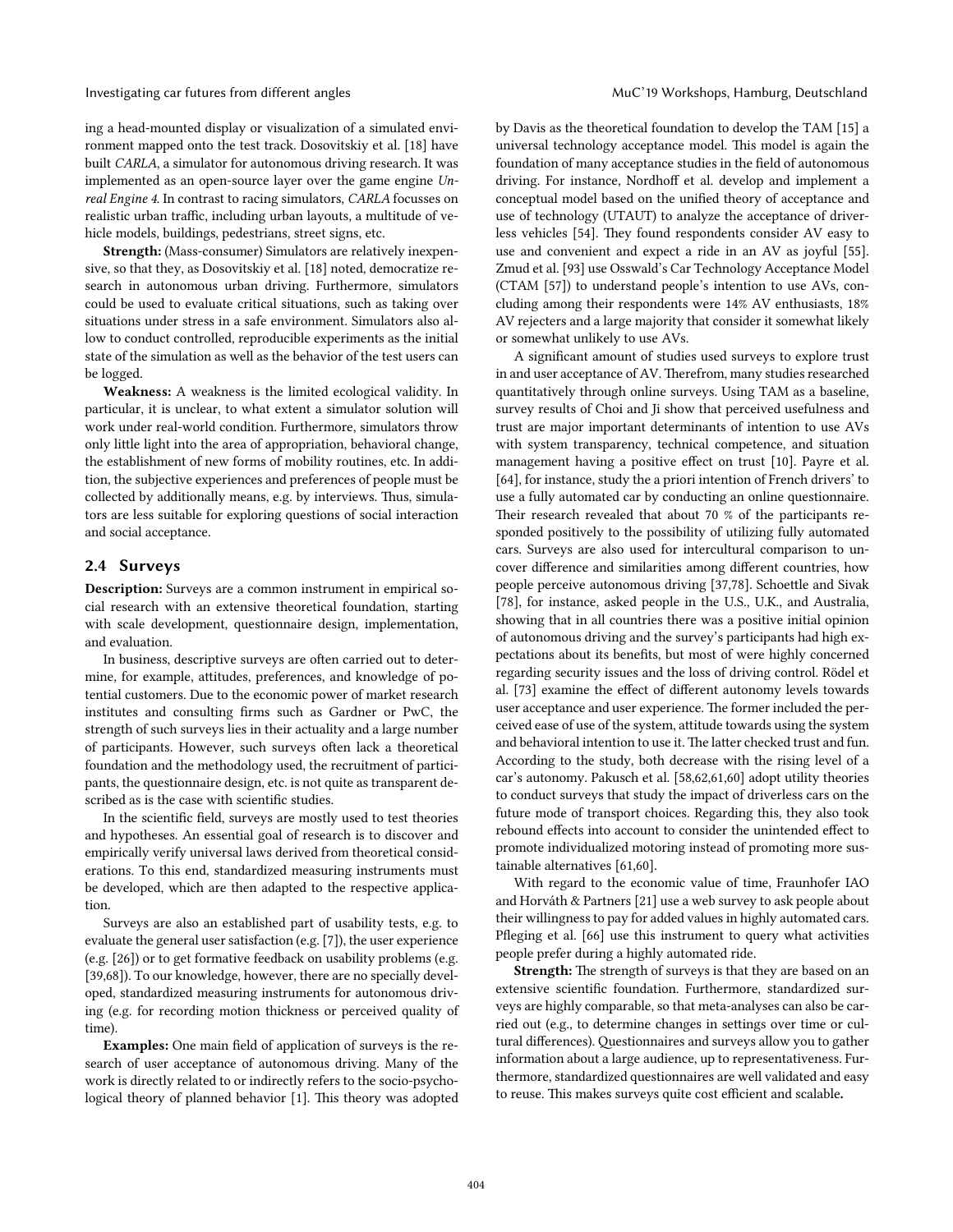Weakness: Surveys are usually unsuitable to explore new fields of application and uncovering not anticipated, emergent phenomena as they are normal in the development and diffusion of new technology. Due to their standardization and the fact that they can only query conscious knowledge, underlying particularities and individual paterns of interpretation are typically not grasped by surveys. Abstracting from the specific situation, they also neglect the affordances of socio-material context and the situated motivation of the people. Surveys work well to study the existing, but the non-existent can only be captured poorly and mostly rather speculatively.

For instance, Lee et al. [42] criticize survey studies on autonomous driving for being based on hypothetical scenarios and simulations. According to the authors, the circumstances of the real road such as weather conditions were not displayed adequately. Hence, they did not consider various factors from real-life situations, which could cause distrust or built trust. In addition, the work criticized that such studies only considered people's first encounter with an autonomous driving instead of an ongoing, routine experience such as daily commuting. In addition, these studies were limited to participants' a priori atitudes and did not consider that (dis)trust was established over time and by repeated experiences.

# 2.5 Interviews

Description: Interviews are used, among other things, as part of ethnographic studies and are interested in subjective experiences to understand how people make sense of the world form their perspective [31]. In contrast, usability study interviews are typically used before a test usage to let users describe their expectation about the system and afterward to ask them about their experiences.

There are various interview types ranging from very informal to very formal: In-depth interviews [29], for instance, can be used to explore personal narratives about mobility biographies, atitudes towards general technology trends such as artificial intelligence, or narratives and design fictions that also express the hopes and fears of common people. Most often, semi-structured interviews are used to explore specific, but complex topics such as planning the daily mobility or describing how to make use of trains to use travel time efficiently.

Examples: In almost every user study interview are used. Here, we restrict ourselves to a few examples that show how this method can be used in very different contexts. Rothenburg et al. [76], for instance, interview pedestrians involved in their in-thewild WoZ experiment after their interaction with the car. The interviews were based on open-ended survey questions and were analyzed by a thematic-coding methodology. Stevens et al. [81] conduct semi-structured interviews to understand the time management and mobility behavior of people. In addition, they used inspiration cards to foster reflection, creativity and to empower the participants to envision purposeful time use within the car. Pakusch et al. [63] use interviews to better understand motivations, preferences, and fears that are associated with shared autonomous vehicles. In particular, the aim was to capture the "folk visions" about autonomous driving and to explore the various reasons to use autonomous taxis and how this might affect existing mobility behavior.

Conducting qualitative, semi-structured interviews inside their parked vehicles, Ramm et al. [69] explore driver-car interaction. Applying a theme analysis methodology, they identify from descriptions ten different characteristics for driver-car interaction naturalness including physical and tactile qualities such as mechanical feedback (e.g., the sound of the engine at stop-start systems). From these finding, they extrapolate how interaction with (semi- or fully) autonomous cars could feel more natural in the future.

Strength: The main strength of interviews is their ability to capture subjective worlds of experiences, interpret schemes, needs, and atitudes. Regarding future cars, these issues are still in flux and quite diffuse. Here the major strength of interviews, especially open-ended one, is to deal beter with such kind of vagueness and tentativeness as for instance standardized surveys can. Moreover, open-ended interviews open up the possibility to uncover the unexpected. This is particularly important if one takes the role of the user as co-creator and expert for one's own mobility practices seriously. A further strength of interviews is their high flexibility and lightness so that they are used in almost all studies.

Weakness: Interviews are insufficient when the subject matter is subconscious such as tacit knowledge, the flow of action, or when past experiences are forgotten or remembered wrongly. Interviews must also take the intention-behavior gap into account, as what someone says is not what someone will actually do. In addition, preferences and paterns of interpretation articulated in interviews are shaped by previous experiences, while future developments are usually intangible and difficult to assess. Furthermore, interviews always depend strongly on the competence and neutrality of the interviewer, as well as on the interview guidelines, which are usually defined in advance. Compared to standardized surveys, (open-ended) interviews are difficult to compare by its very nature and usually not representative in a statistical sense.

# 2.6 Observations

Description: Observations aim to capture the social world as an ongoing accomplishment of the concerted activities of daily life, where action produces and reacts to the affordances of the situation at the same time.

This production of social reality is only partially conscious so that interviews could capture this reality to a limited extent. This is also one of the reasons for the often observed behavioral-intention gap, i.e. that people behave differently in everyday life than they indicate in interviews, surveys or eye-tracking studies [6,38].

The ethnomethodological CSCW research has a long tradition to observe actions in situ to reconstruct this *Vollzugswirklichkeit* [5] by analyzing the sequential structure of the interaction of the actors. With the practice-turn in HCI [91], there is also greater atention to the materiality and agency of things. In other words, it will be examined more closely how an action is shaped by the material design and symbolic meaning of things. Here, the action is not determined by the things, but rather the things have to be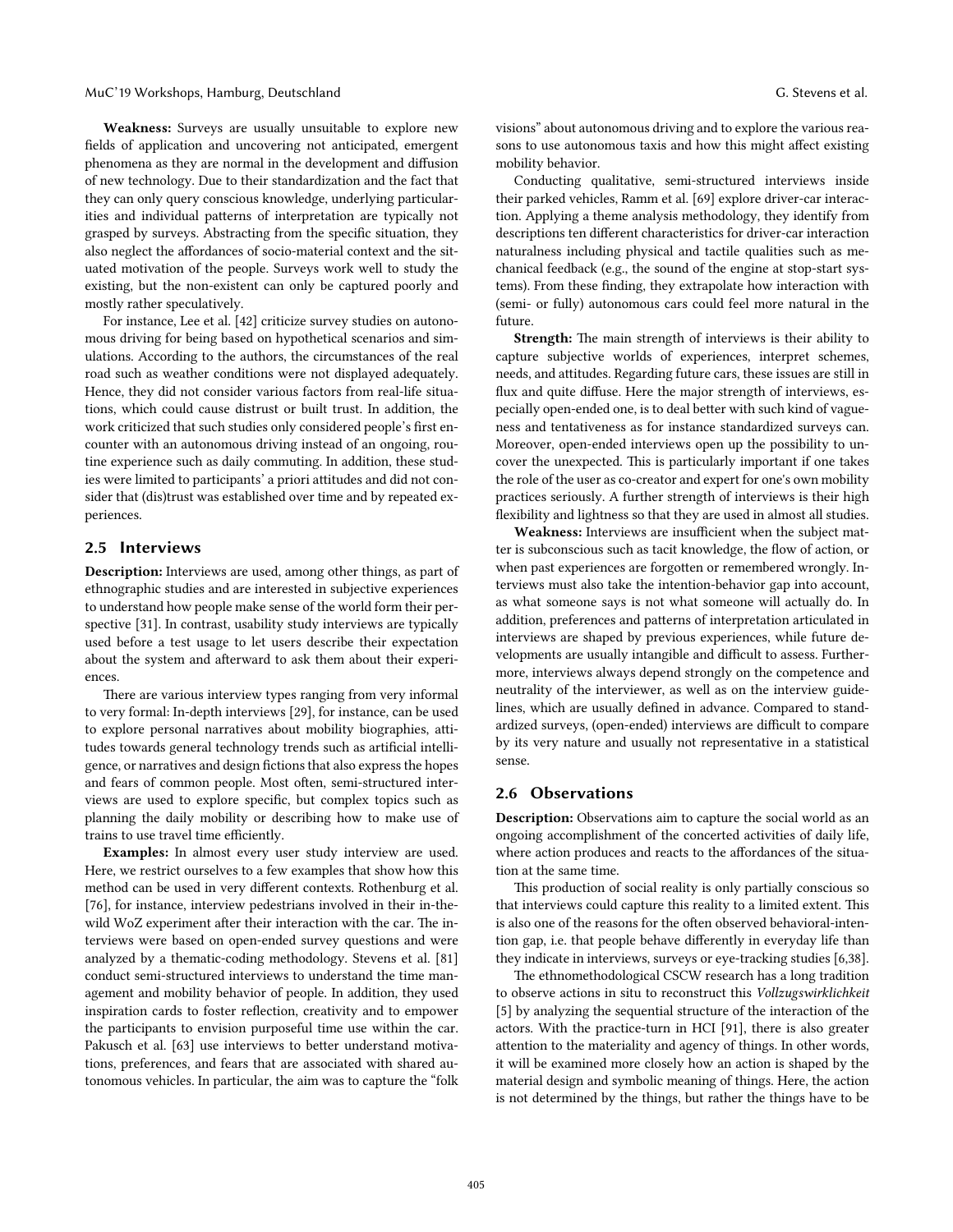Investigating car futures from different angles MuC'19 Workshops, Hamburg, Deutschland

appropriated by the people [83], in which the self-will and long tradition of the people and the things are equally picked up and being integrated.

Regarding autonomous driving, the challenge is how to observe the not-yet-existing. In principle, two strategies can be identified here: On the one hand, one can create future situations and environments prototypically in which one can observe the behavior of people and try to uncover where the first shoots of new practices began to emerge. This strategy can be found, for example, in the use of simulators and WoZ experiments. While it is useful how people make use of existing competencies and needs, usually there is no time left in such kind of research that the participants can develop new practices. With regard to this, living lab approaches take a different approach, in which a qualitative sampling of individuals is equipped with advanced technologies and observed over a longer period (and ofen in an iterative process of co-design and appropriation), how people make use of the technology and adapt their routines to new possibilities.

The other strategy is to go to places where future practices are already lived today or where practices exist that are assumed to exist in a similar way for other user groups and under slightly similar conditions. In relation to Hippel's lead user approach [86], the second strategy can be called the *lead practice* approach, where researchers search for places where people already practice future development today in certain respects. For instance, studying where people are already interacting with autonomous vehicles today or visiting places where people are using semi-autonomous cars in everyday life and how this has changed their mobility routines. Regarding the paradigm shift from driver-centric toward passenger-centric design, another research strategy would be to study people who act as passengers today. Conclusion by analogy, we can learn by how mobility routines of passengers might look in future, how passengers interact with the transportation mode and what (emotional) relationship passenger have to the transport mode, etc.

Examples: Observations are made in almost all Wizard of Oz and simulator experiments. However, these observations are methodically evaluated to different degrees. For example, Pollmann et al. [67] observe the test persons quantitatively based on EEG recording and behavioral performance measures but do not carry out qualitative observation. In contrast, Rothenbucher et al. [76] capture how people interacting with the car on video and use this data afterward to uncover behavioral patterns and responses. In a similar way, Krome et al. [35] use two cameras as part of their WoZ-like experiment to observe the commuters in the car as well as the surrounding traffic.

In a more lead practice manner, Brown and Laurier [9] collect and analyze videos from YouTube that shows uncut footage of driving under the control of an assisted or autonomous driving system. They discarded news reports and commercial clips to focus on 'naturalistic' observations of using the autopilot in the wild. In addition to many clips, where drivers holding their phone while driving, among others they could observe several overtaking maneuvers in the wild. With regard to the self-driving carpedestrian interaction, we can also draw a conclusion by analogy

by existing studies, such as the video data analysis of existing carpedestrian in urban traffic [32].

Another source of information is to draw a conclusion from existing ethnographic studies about in-car activities such as how people are doing office work [40], doing mobile phone communication [30], or taking care of children [19]. In addition, we can also draw a conclusion for observing commuters in other transportation modes such as subway [22], buses [77] or trains[44,56]. Pfleging et al. [66], for instance, is one of the few who use such a *lead practice approach* explicitly to extrapolate possible futures of passenger-centric car design from these observations.

Strength: Observation is the means of choice if one wants to analyze the *Vollzugwirklichkeit* of social action, i.e. to study the sequential structure of interaction in a natural seting. Furthermore, observations are particularly suitable to uncover the effects of technology and behavioral paterns using new technology – even if these effects and paterns are not conscious of the people. Observations are also better suited to take the socio-material context into account, for instance analyzing the affordances of a particular car-interior design and how this shapes people's preferences and behavior.

Weakness: The not-yet-existing cannot be observed. Hence the approach is restricted by the existence of lead practice from which conclusions by analogy can be drawn and by the prototypical realization of a future situation, where experiments with people could be observed. In addition, the approach is not scalable, so only a limit sample of people could be observed.

# 3 DISCUSSION

The overview shows that there is no *one size fits all* method, but a pluralism of methods in research on autonomous driving. Therefore, it is important that researchers have a rough overview of the different methods, their scope, strengths, and weaknesses in order to select the right set of methods based on their research interests or to get some inspiration for future works.

Addressing design issues and their impact on people, researchers should draw on methods from design science research and combine them with interpretative, qualitative methods. As outlined, design case studies help to broaden the perspective, giving theoretical concepts a sensual expression and physical materialization.

Another source of knowledge is to draw a conclusion from existing mobility practices and routines that are similar to the one that is envisioned by experts or users. Traditional ethnographic methods such as observation, field studies, and interviews are quite helpful to uncover mobility practices and analyze them in minute detail. Furthermore, Wizard of Oz experiments help to simulate possible futures in order to observe the reaction of the participants. In terms of methodology, this has strong affinities to breaching experiments [23] as conducted in sociology and later adapted by HCI research [13,84].

At the level of individual behavior and situational interaction, in-the-wild experiments can be supplemented by lab experiments using driving simulators as a quite cost-efficient and very well controllable method. Subjective atitudes and personal views of autonomous driving are best studied with the help of interviews.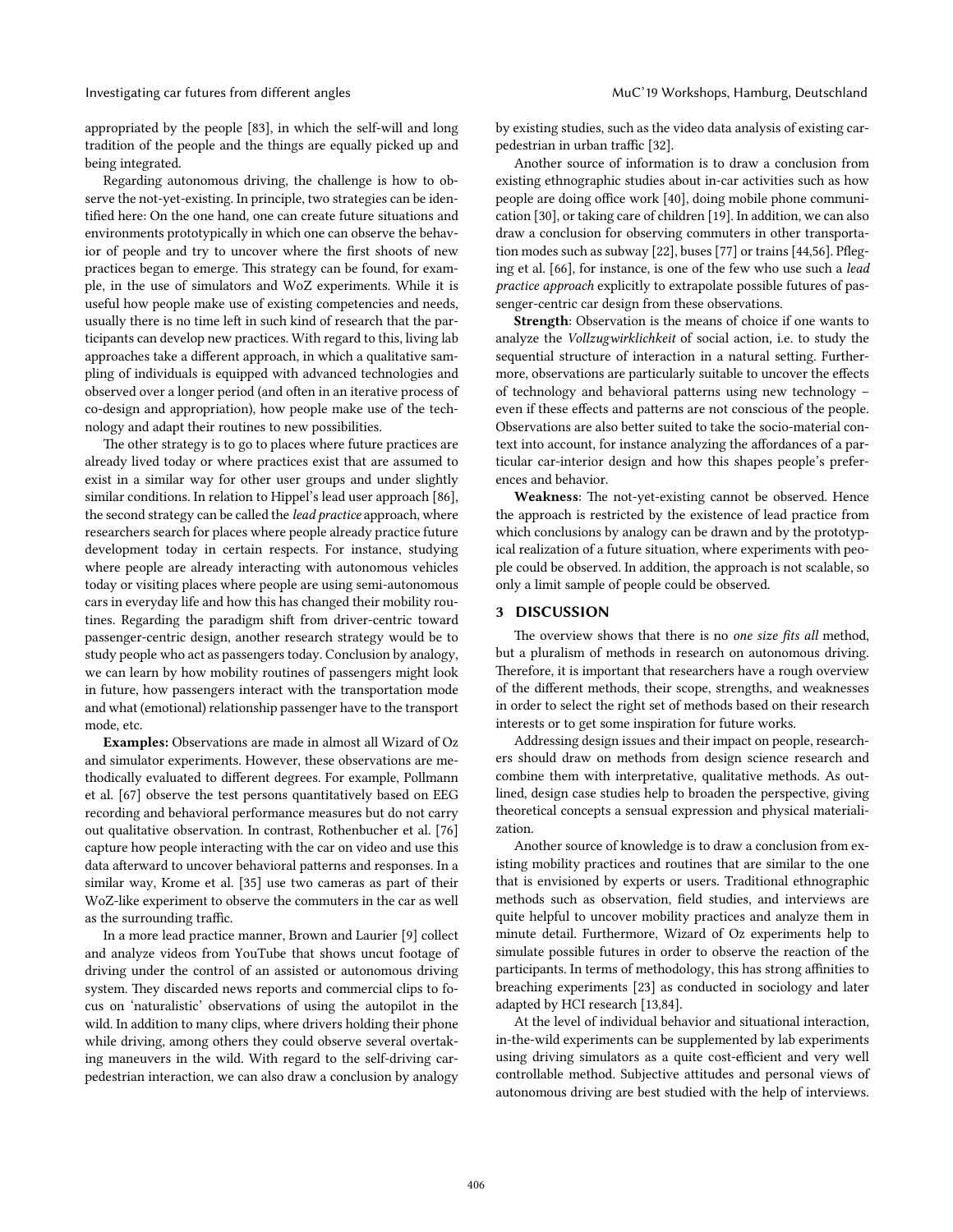#### MuC'19 Workshops, Hamburg, Deutschland G. Stevens et al.

In the case of specific questions (e.g., which activities are preferred while driving), semi-structured, problem-centered interviews [89] are the best option. If, on the other hand, the focus is on mobility socialization, basic interpretation schemes, diffuse fears, and future hopes, open-ended in-depth interviews or biographical interviews [20] are more appropriate.

When it comes to researching social acceptance among the general public, surveys are an appropriate method. The same is true when general opinions among the population should be studied. Although individual differences and the specific contexts of the people are not revealed, surveys provide a good overview of the atitudes and preferences of the average consumer. Furthermore, surveys are useful when correlations should be discovered or causal relationships to be tested. For instance, proving that the acceptance, e.g., depends on the perceived benefit and correlates with the age.

As researching autonomous driving means researching the not-yet-existing, the choice of the right method has to weigh up scientific rigorousness, research practicability, and openness towards novelty. As in all design research investigating possible futures, there is a trade-off between creativity and degree of innovation on the one hand and generalizability and reliability of the empirical findings on the other. By its very nature, inventing the future is explorative, speculative, and vague.

Due to the strengths and weaknesses of the different methods, mixed method approaches should be the preferred way. Studying the subject matter from a different angle and triangulate the results allows geting a complete picture of the possible futures of autonomous driving and its impact on the individual and society.

#### REFERENCES

- [1] Icek Ajzen. 1991. The theory of planned behavior. *Organizational behavior and human decision processes* 50, 2 (1991), 179–211.
- Audi. Audi Aicon Concept INTERIOR (High Tech Living Room on Wheels) LUXURY SUV | LEVEL 5 Autonomous Car. Retrieved September 20, 2018 from https://www.youtube.com/watch?v=DfXGahRst7k
- [3] Sonia Baltodano, Srinath Sibi, Nikolas Martelaro, Nikhil Gowda, and Wendy Ju. 2015. The RRADS platform: a real road autonomous driving simulator. In *Proceedings of the 7th International Conference on Automotive User Interfaces and Interactive Vehicular Applications*, 281– 288.
- [4] Tobias Benz, Thomas Rottmanm, Matthias Gerdts, and Lewis Chuang. 2019. The automated vehicle in the loop - A test platform for future driving.
- [5] Jörg R. Bergmann. 2010. Ethnomethodologische Konversationsanalyse. *Sprachwissenschaft. Ein Reader* 3, (2010), 258–274.
- [6] Christian Braunagel, Enkelejda Kasneci, Wolfgang Stolzmann, and Wolfgang Rosenstiel. 2015. Driver-activity recognition in the context of conditionally autonomous driving. In *2015 IEEE 18th International Conference on Intelligent Transportation Systems*, 1652–1657.
- [7] John Brooke. 1996. SUS-A quick and dirty usability scale. *Usability evaluation in industry* 189, 194 (1996), 4–7.
- [8] Barry Brown. 2017. The Social Life of Autonomous Cars. *Computer* 50, 2 (2017), 92–96.
- [9] Barry Brown and Eric Laurier. 2017. The Trouble with Autopilots: Assisted and Autonomous Driving on the Social Road. In *Proceedings of the 2017 CHI Conference on Human Factors in Computing Systems*, 416– 429.
- [10] Jong Kyu Choi and Yong Gu Ji. 2015. Investigating the importance of trust on adopting an autonomous vehicle. *International Journal of Human-Computer Interaction* 31, 10 (2015), 692–702.
- [11] Michael Clamann, Miles Aubert, and Mary L. Cummings. 2017. *Evaluation of vehicle-to-pedestrian communication displays for autonomous vehicles*.
- [12] James S. Coleman and James Samuel Coleman. 1994. *Foundations of Social Theory*. Harvard University Press.
- [13] Andy Crabtree. 2004. Design in the absence of practice: breaching experiments. In *Proceedings of the 5th conference on Designing interactive systems: processes, practices, methods, and techniques*, 59–68.
- [14] Nils Dahlbäck, Arne Jönsson, and Lars Ahrenberg. 1993. Wizard of Oz studies—why and how. *Knowledge-based systems* 6, 4 (1993), 258–266.
- [15] Fred D. Davis. 1985. A technology acceptance model for empirically testing new end-user information systems: Theory and results. Massachusetts Institute of Technology.
- [16] Sam Davis. 2018. Volvo Envisions Autonomous Vehicles as Revolutionizing Travel. *Power Electronics*. Retrieved May 28, 2019 from https://www.powerelectronics.com/automotive/volvo-envisions-autonomous-vehicles-revolutionizing-travel
- [17] H. Detjen, S. Geisler, and S. Schneegass. 2019. Maneuver-based Driving for Intervention in Autono-mous Cars. *In CHI '19 Workshop: Weaving the Threads of Vehicle Automation* (May 2019).
- [18] Alexey Dosovitskiy, German Ros, Felipe Codevilla, Antonio Lopez, and Vladlen Koltun. 2017. CARLA: An open urban driving simulator. *arXiv preprint arXiv:1711.03938* (2017).
- [19] Harry Ferguson. 2009. Driven to care: The car, automobility and social work. *Mobilities* 4, 2 (2009), 275–293.
- [20] Uwe Flick. 2018. *An introduction to qualitative research*. Sage Publications Limited.
- [21] Fraunhofer IAO and Horváth & Partners. 2016. »The Value of Time«Nutzerbezogene Service-Potenziale durch autonomes Fahren. Retrieved April 9, 2017 from https://blog.iao.fraunhofer.de/images/blog/studie-value\_of\_time.pdf
- [22] Luciano Gamberini, Anna Spagnolli, Andrea Miotto, Eva Ferrari, Nicola Corradi, and Sarah Furlan. 2013. Passengers' activities during short trips on the London Underground. *Transportation* 40, 2 (2013), 251–268.
- [23] Harold Garfinkel. 1991. *Studies in Ethnomethodology*. Wiley.
- [24] William Gaver. 2012. What should we expect from research through design? In *Proceedings of the SIGCHI conference on human factors in computing systems*, 937–946.
- [25] Groupe PSA. 2016. *OpenLab Design - le véhicule autonome et connecté vu par la génération Y*. Retrieved September 20, 2018 from https://www.youtube.com/watch?v=1awbP2alWGU
- [26] Marc Hassenzahl, Michael Burmester, and Franz Koller. 2003. Attrak-Diff: Ein Fragebogen zur Messung wahrgenommener hedonischer und pragmatischer Qualität. In *Mensch & computer 2003*. Springer, 187–196.
- [27] Marc Hassenzahl, Matthias Laschke, Kai Eckoldt, Eva Lenz, and Josef Schumann. 2017. "It's More Fun to Commute"—An Example of Using Automotive Interaction Design to Promote Well-Being in Cars. In *Automotive User Interfaces*. Springer, 95–120.
- [28] John Heinz. 2019. Toyota e-Palette: The Future of Service Vehicles. *Automobile Fanatics*. Retrieved May 28, 2019 from https://automobilefanatics.com/toyota-e-palette-future-service-vehicles/
- [29] Joel M. Hektner, Jennifer A. Schmidt, and Mihaly Csikszentmihalyi. 2007. *Experience sampling method: measuring the quality of everyday life*. Sage Publications, Thousand Oaks, Calif.
- [30] Donald Hislop. 2013. Driving, communicating and working: Understanding the work-related communication behaviours of business travellers on work-related car journeys. *Mobilities* 8, 2 (2013), 220– 237.
- [31] Anne Honer. 2004. Life-world Analysis in Ethnography. *A companion to qualitative research* 1, (2004).
- [32] Karim Ismail, Tarek Sayed, Nicolas Saunier, and Clark Lim. 2009. Automated analysis of pedestrian–vehicle conflicts using video data. *Transportation research record* 2140, 1 (2009), 44–54.
- [33] Jeamin Koo, Jungsuk Kwac, Wendy Ju, Martin Steinert, Larry Leifer, and Clifford Nass. 2015. Why did my car just do that? Explaining semi-autonomous driving actions to improve driver understanding,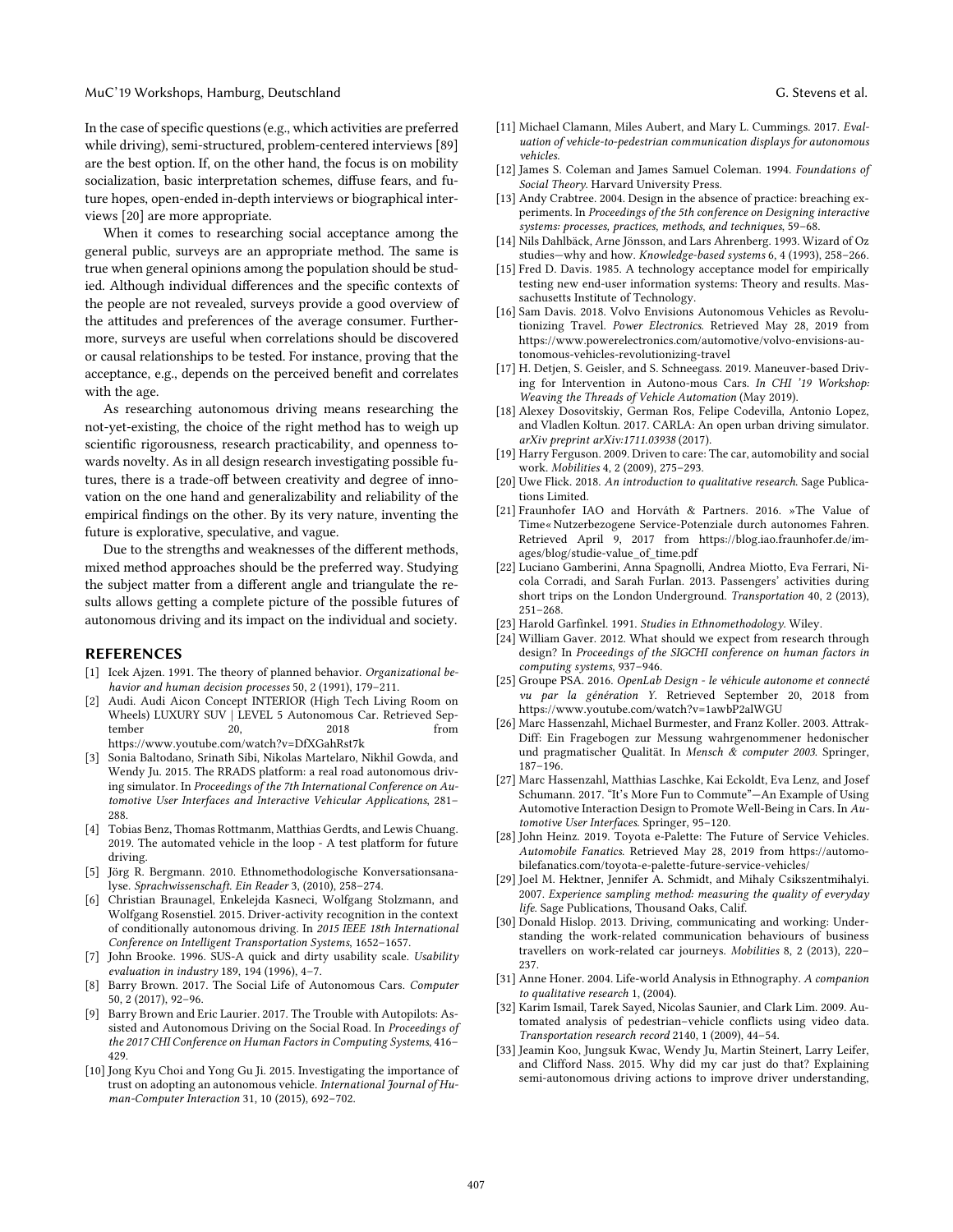#### Investigating car futures from different angles Muchines MuC'19 Workshops, Hamburg, Deutschland

trust, and performance. *International Journal on Interactive Design and Manufacturing (IJIDeM)* 9, 4 (2015), 269–275.

- [34] Ilpo Koskinen, John Zimmerman, Thomas Binder, Johan Redstrom, and Stephan Wensveen. 2011. *Design research through practice: From the lab, field, and showroom*. Elsevier.
- [35] Sven Krome, William Goddard, Stefan Greuter, Steffen P. Walz, and Ansgar Gerlicher. 2015. A context-based design process for future use cases of autonomous driving: prototyping AutoGym. In *Proceedings of the 7th International Conference on Automotive User Interfaces and Interactive Vehicular Applications*, 265–272.
- [36] Andrew L. Kun, Susanne Boll, and Albrecht Schmidt. 2016. Shifting gears: User interfaces in the age of autonomous driving. *IEEE Pervasive Computing* 15, 1 (2016), 32–38.
- [37] Miltos Kyriakidis, Riender Happee, and Joost CF de Winter. 2015. Public opinion on automated driving: Results of an international questionnaire among 5000 respondents. *Transportation research part F: traffic psychology and behaviour* 32, (2015), 127–140.
- [38] Tobias Langner, Daniel Seifert, Bennet Fischer, Daniel Goehring, Tinosch Ganjineh, and Raúl Rojas. 2016. Traffic awareness driver assistance based on stereovision, eye-tracking, and head-up display. In *2016 IEEE International Conference on Robotics and Automation (ICRA)*, 3167–3173.
- [39] Bettina Laugwitz, Theo Held, and Martin Schrepp. 2008. Construction and evaluation of a user experience questionnaire. In *Symposium of the Austrian HCI and Usability Engineering Group*, 63–76.
- [40] Eric Laurier. 2004. Doing office work on the motorway. *Theory, Culture & Society* 21, 4–5 (2004), 261–277.
- [41] Chaiwoo Lee, Carley Ward, Martina Raue, Lisa D'Ambrosio, and Joseph F. Coughlin. 2017. Age Differences in Acceptance of Self-driving Cars: A Survey of Perceptions and Attitudes. In *International Conference on Human Aspects of IT for the Aged Population*, 3–13.
- [42] Jiin Lee, Naeun Kim, Chaerin Imm, Beomjun Kim, Kyongsu Yi, and Jinwoo Kim. 2016. A question of trust: An ethnographic study of automated cars on real roads. In *Proceedings of the 8th International Conference on Automotive User Interfaces and Interactive Vehicular Applications*, 201–208.
- [43] Felix Lorsignol. 2016. The next big paradigm shift in automotive design. *Felix Lorsignol*. Retrieved August 29, 2017 from https://medium.com/@florsignol/how-to-design-a-driverless-car-4e11b5d9a630
- [44] Glenn Lyons, Juliet Jain, and David Holley. 2007. The use of travel time by rail passengers in Great Britain. *Transportation Research Part A: Policy and Practice* 41, 1 (2007), 107–120.
- [45] Ruth Madigan, Tyron Louw, Marc Dziennus, Tatiana Graindorge, Erik Ortega, Matthieu Graindorge, and Natasha Merat. 2016. Acceptance of automated road transport systems (ARTS): an adaptation of the UTAUT model. *Transportation Research Procedia* 14, (2016), 2217–2226.
- [46] Jessica Mairs. 2017. Umbrellium develops light-up crossing that only appears when needed. Retrieved May 26, 2019 from https://www.dezeen.com/2017/10/12/umbrellium-develops-interactive-road-crossing-that-only-appears-when-needed-technology/
- [47] David Maulsby, Saul Greenberg, and Richard Mander. 1993. Prototyping an intelligent agent through Wizard of Oz. In *Proceedings of the INTERACT'93 and CHI'93 conference on Human factors in computing systems*, 277–284.
- [48] Roderick McCall, Fintan McGee, Alexander Meschtscherjakov, Nicolas Louveton, and Thomas Engel. 2016. Towards a taxonomy of autonomous vehicle handover situations. In *Proceedings of the 8th International Conference on Automotive User Interfaces and Interactive Vehicular Applications*, 193–200.
- [49] Mercedes-Benz. 2015. *Mercedes-Benz F 015 Concept Car*. Retrieved September 20, 2018 from https://www.youtube.com/watch?v=\_cVN1yMJgWs
- [50] Alexander Meschtscherjakov, Manfred Tscheligi, Dalila Szostak, Rabindra Ratan, Roderick McCall, Ioannis Politis, and Sven Krome. 2015. Experiencing Autonomous Vehicles: Crossing the Boundaries between a Drive and a Ride. In *Proceedings of the 33rd Annual ACM Conference Extended Abstracts on Human Factors in Computing Systems*, 2413–2416.
- [51] Johanna Meurer, Gunnar Stevens, Christina Pakusch, and Paul Bossauer. unpublished manuscript. *Thank you for taking our service: A long-term WoZ study about flat rate robo-taxis*.
- [52] Brian Mok, Mishel Johns, David Miller, and Wendy Ju. 2017. Tunneled in: Drivers with active secondary tasks need more time to transition from automation. In *Proceedings of the 2017 CHI Conference on Human Factors in Computing Systems*, 2840–2844.
- [53] Nissan. 2015. *Together We Ride*. Retrieved September 20, 2018 from https://www.youtube.com/watch?v=9zZ2h2MRCe0
- [54] Sina Nordhoff, Bart van Arem, and Riender Happee. 2016. Conceptual model to explain, predict, and improve user acceptance of driverless podlike vehicles. *Transportation Research Record: Journal of the Transportation Research Board* 2602 (2016), 60–67.
- [55] Sina Nordhoff, Joost De Winter, Miltos Kyriakidis, Bart Van Arem, and Riender Happee. 2018. Acceptance of driverless vehicles: results from a large cross-national questionnaire study. *Journal of Advanced Transportation* 2018, (2018).
- [56] Nobuaki Ohmori and Noboru Harata. 2008. How different are activities while commuting by train? A case in Tokyo. *Tijdschrift voor economische en sociale geografie* 99, 5 (2008), 547–561.
- [57] Sebastian Osswald, Daniela Wurhofer, Sandra Trösterer, Elke Beck, and Manfred Tscheligi. 2012. Predicting information technology usage in the car: towards a car technology acceptance model. In *Proceedings of the 4th International Conference on Automotive User Interfaces and Interactive Vehicular Applications*, 51–58.
- [58] Christina Pakusch and Paul Bossauer. 2017. User Acceptance of Fully Autonomous Public Transport. In *ICE-B*, 52–60.
- [59] Christina Pakusch, Paul Bossauer, Markus Shakoor, and Gunnar Stevens. 2016. Using, Sharing, and Owning Smart Cars. In *Proceedings of the 13th International Joint Conference on e-Business and Telecommunications*, 19–30.
- [60] Christina Pakusch, Gunnar Stevens, Alexander Boden, and Paul Bossauer. 2018. Unintended effects of autonomous driving: A study on mobility preferences in the future. *Sustainability* 10, 7 (2018), 2404.
- [61] Christina Pakusch, Gunnar Stevens, and Paul Bossauer. 2018. Shared Autonomous Vehicles: Potentials for a Sustainable Mobility and Risks of Unintended Effects. In *ICT4S*, 258–269.
- [62] Christina Pakusch, Gunnar Stevens, Paul Bossauer, and Tobias Weber. 2018. The Users' Perspective on Autonomous Driving-A Comparative Analysis of Partworth Utilities. (2018).
- [63] Christina Pakusch, Gunnar Stevens, and Dirk Schreiber. 2019. How Millennials will Use Autonomous Vehicles – An Interview Study. In *Proceedings of Mobility IoT*.
- [64] William Payre, Julien Cestac, and Patricia Delhomme. 2016. Fully automated driving: Impact of trust and practice on manual control recovery. *Human factors* 58, 2 (2016), 229–241.
- [65] Ingrid Pettersson and Wendy Ju. 2017. Design techniques for exploring automotive interaction in the drive towards automation. In *Proceedings of the 2017 Conference on Designing Interactive Systems*, 147– 160.
- [66] Bastian Pfleging, Maurice Rang, and Nora Broy. 2016. Investigating user needs for non-driving-related activities during automated driving. In *Proceedings of the 15th International Conference on Mobile and Ubiquitous Multimedia*, 91–99.
- [67] Kathrin Pollmann, Oilver Stefani, Amelie Bengsch, Matthias Peissner, and Mathias Vukelić. 2019. How to Work in the Car of the Future?: A Neuroergonomical Study Assessing Concentration, Performance and Workload Based on Subjective, Behavioral and Neurophysiological Insights. In *Proceedings of the 2019 CHI Conference on Human Factors in Computing Systems*, 54.
- [68] Jochen Prümper. 1997. Der Benutzungsfragebogen ISONORM 9241/10: Ergebnisse zur Reliabilität und Validität. In *Software-Ergonomie'97*. Springer, 253–262.
- [69] Simon Ramm, Joseph Giacomin, Duncan Robertson, and Alessio Malizia. 2014. A first approach to understanding and measuring naturalness in driver-car interaction. In *Proceedings of the 6th International Conference on Automotive User Interfaces and Interactive Vehicular Applications*, 1–10.